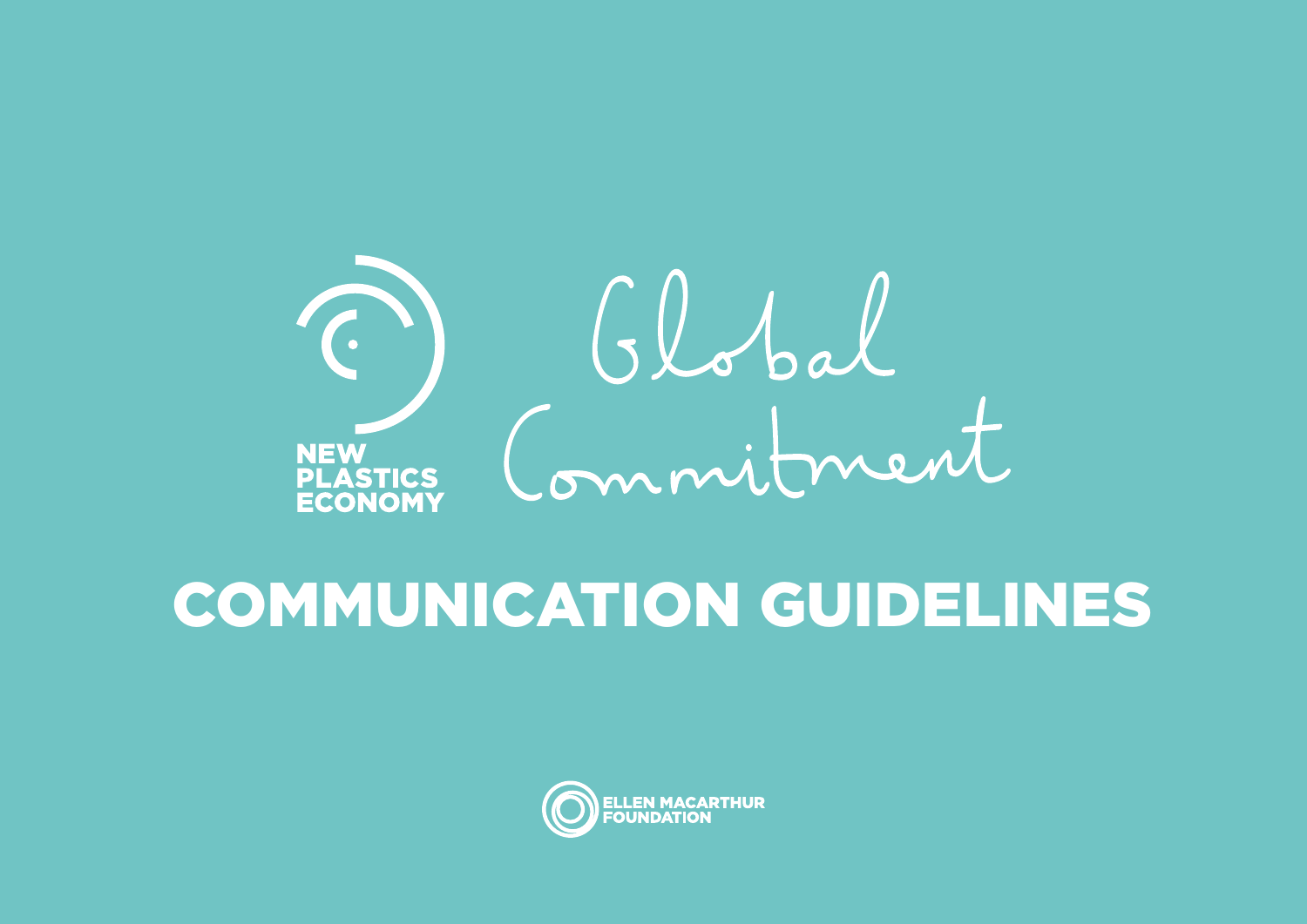

# NEW PLASTICS ECONOMY COMMUNICATION GUIDELINES

### **SECTION A**

#### HOW TO REFER TO THE ELLEN MACARTHUR FOUNDATION AND ITS INITIATIVES

Section A aims to provide guidance to all partners including information about the Ellen MacArthur Foundation in their communication material.

#### THE ELLEN MACARTHUR FOUNDATION

The Ellen MacArthur Foundation was launched in 2010 with the aim of accelerating the transition to the circular economy. Since its creation, the charity has emerged as a global thought leader, putting the circular economy on the agenda of decision makers across businesses, governments, and academia. The charity's work focuses on five interlinking areas: insight and analysis; education and training; business and government; systemic initiatives; and communications.

Further information: **[ellenmacarthurfoundation.org](http://ellenmacarthurfoundation.org) · [@circulareconomy](http://twitter.com/circulareconomy)** 

#### OUR VISION - ABOUT THE CIRCULAR ECONOMY

The current 'take-make-waste' extractive industrial model is inherently wasteful and relies on the consumption of finite resources. The circular economy offers a positive way forward by redefining growth to focus on society-wide benefits. It entails redesigning material flows and production systems to eliminate the concept of waste. Underpinned by a transition to renewable energy sources, the circular model builds economic, natural and social capital. Such an economy is built on three principles: design out waste and pollution, keep products and materials in use, and regenerate natural systems.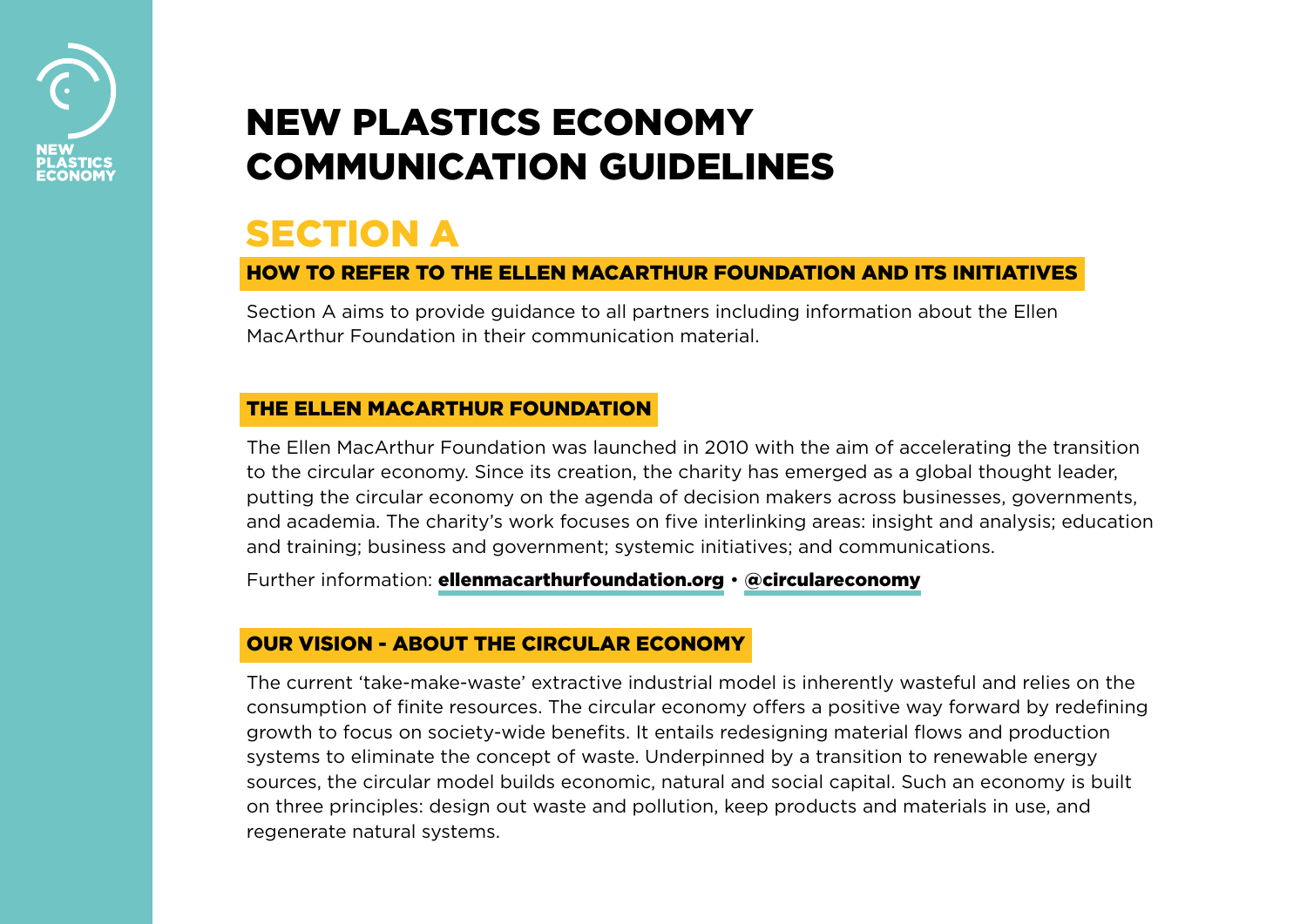

The circular economy is gaining attention thanks to the opportunities it offers businesses to capture new value from existing operations and resources, for example by redesigning products and business models, building new relationships with customers, and harnessing technology to increase the utilisation of assets.

#### [View the animation](https://www.ellenmacarthurfoundation.org/circular-economy/overview/concept)

#### THE NEW PLASTICS ECONOMY INITIATIVE

Since 2016, the Ellen MacArthur Foundation's New Plastics Economy initiative has rallied businesses and governments behind a positive vision of a circular economy for plastics. Its 2016 and 2017 New Plastics Economy reports captured worldwide headlines, revealing the financial and environmental costs of waste plastic and pollution.

The initiative is supported by Wendy Schmidt as Lead Philanthropic Partner, and Oak Foundation as Philanthropic Funder. Amcor, Borealis, The Coca-Cola Company, Danone, L'Oréal, MARS, Nestlé, PepsiCo, Unilever, Veolia, and Walmart are the initiative's Core Partners.

#### [newplasticseconomy.org](http://newplasticseconomy.org) • [@circulareconomy](https://twitter.com/circulareconomy)

[View the animation](https://vimeo.com/168011130)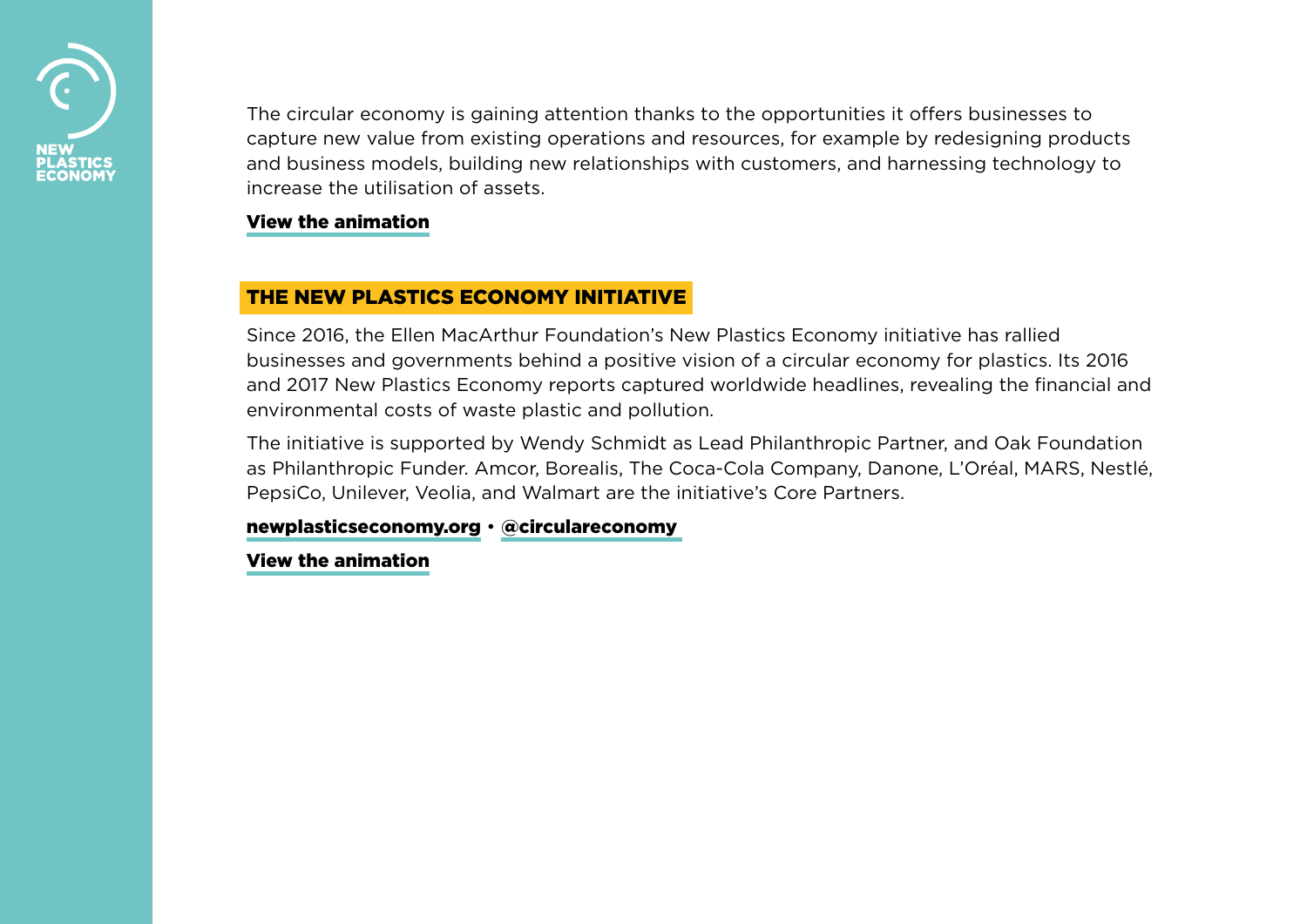

### THE NEW PLASTICS ECONOMY GLOBAL COMMITMENT

The New Plastics Economy Global Commitment unites businesses, governments and other organisations behind a common vision and targets to address plastic waste and pollution at its source. It is led by the Ellen MacArthur Foundation in collaboration with UN Environment.

Launched in 2018, the Global Commitment already has more than 450 signatories committed to keeping plastics in the economy and out of the environment.

To help make this vision a reality, all business and government signatories are committing to a set of ambitious 2025 targets.

Signatories will work to **eliminate** the plastic items we don't need, **innovate** so all plastics we do need are designed to be safely reused, recycled or composted, and **circulate** everything we use to keep in in the economy and out of the environment.

At the heart of the Global Commitment is a vision of a New Plastics Economy, where plastics never become waste. Each signatory formally endorses the vision and the need to work towards achieving it.

#### It is defined by six key points:

- Elimination of problematic or unnecessary plastic packaging through redesign, innovation, and new delivery models is a priority
- Reuse models are applied where relevant, reducing the need for single-use packaging
- All plastic packaging is 100% reusable, recyclable, or compostable
- All plastic packaging is reused, recycled, or composted in practice
- The use of plastics is fully decoupled from the consumption of finite resources
- All plastic packaging is free of hazardous chemicals, and the health, safety, and rights of all people involved are respected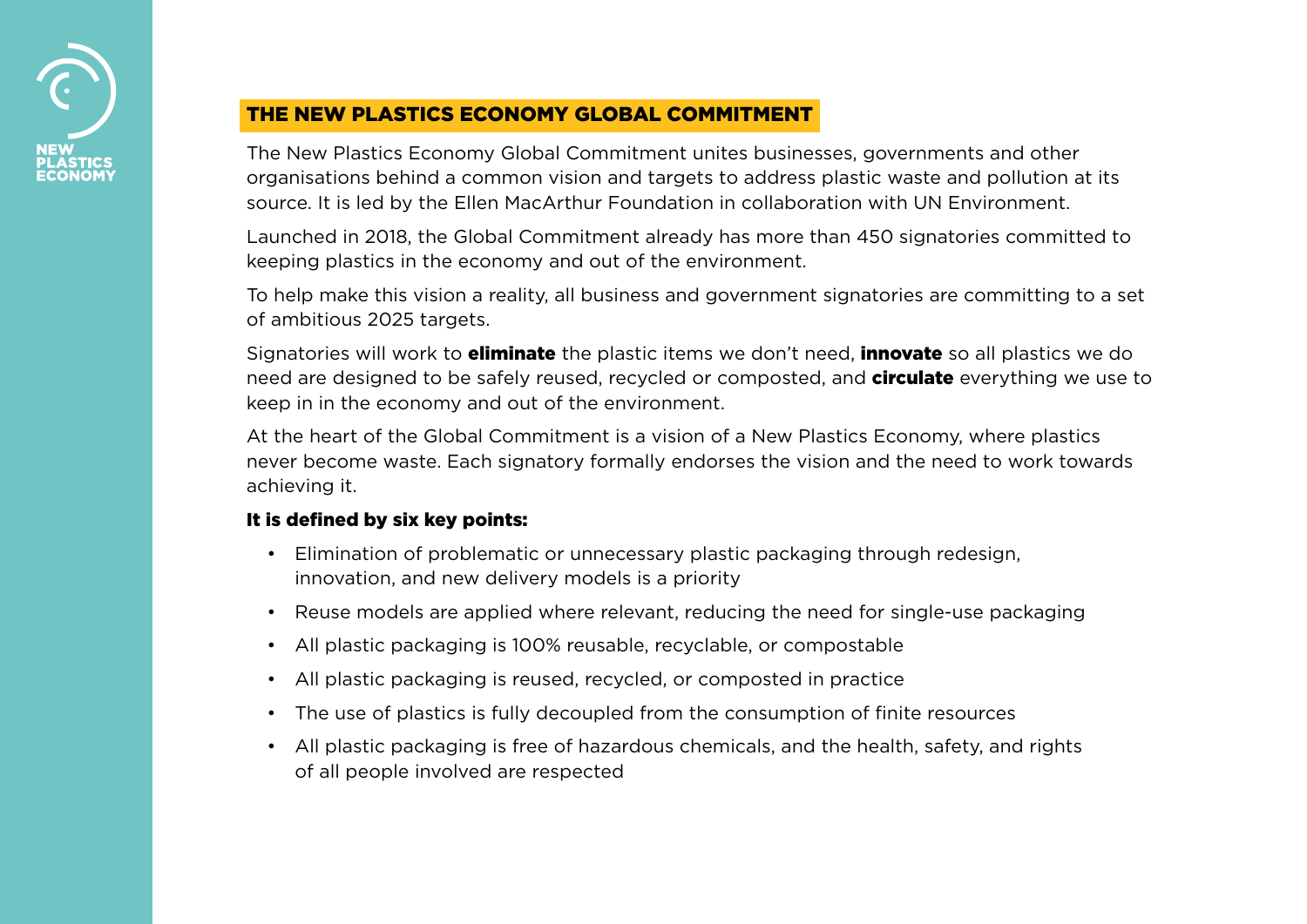

# SECTION B BRANDING & COMMUNICATION GUIDELINES

Section B aims to provide clear branding and communication guidelines for other organisations aiming to refer to the Ellen MacArthur Foundation or include its branding in their communication material.

#### ELLEN MACARTHUR FOUNDATION COMMUNICATION GUIDELINES

These guidelines set out what each party must do when producing marketing, publicity, promotional, or other similar materials, or communicating in any way about the Ellen MacArthur Foundation. They apply in addition, and subject to, any specific contractual obligations you may have under agreements with the Foundation.

- All references to the Ellen MacArthur Foundation or one of its brands must support the Foundation's mission, as outlined above
- All communications material (including but not limited to: websites, articles, news releases, social media posts, presentations) referring to Ellen MacArthur, the Ellen MacArthur Foundation, or one of its brands (e.g. New Plastics Economy initiative, CE100, or any member of the Ellen MacArthur Foundation charitable group) require prior written consent from a member of the Ellen MacArthur Foundation's communications team
- All quotes by Ellen MacArthur Foundation employees must be approved by the Ellen MacArthur Foundation's communications team
- Material produced by the Ellen MacArthur Foundation, that is publicly available, may be used in external communications if referenced appropriately to the Ellen MacArthur Foundation. Please confirm appropriate references with the Foundation's communications team.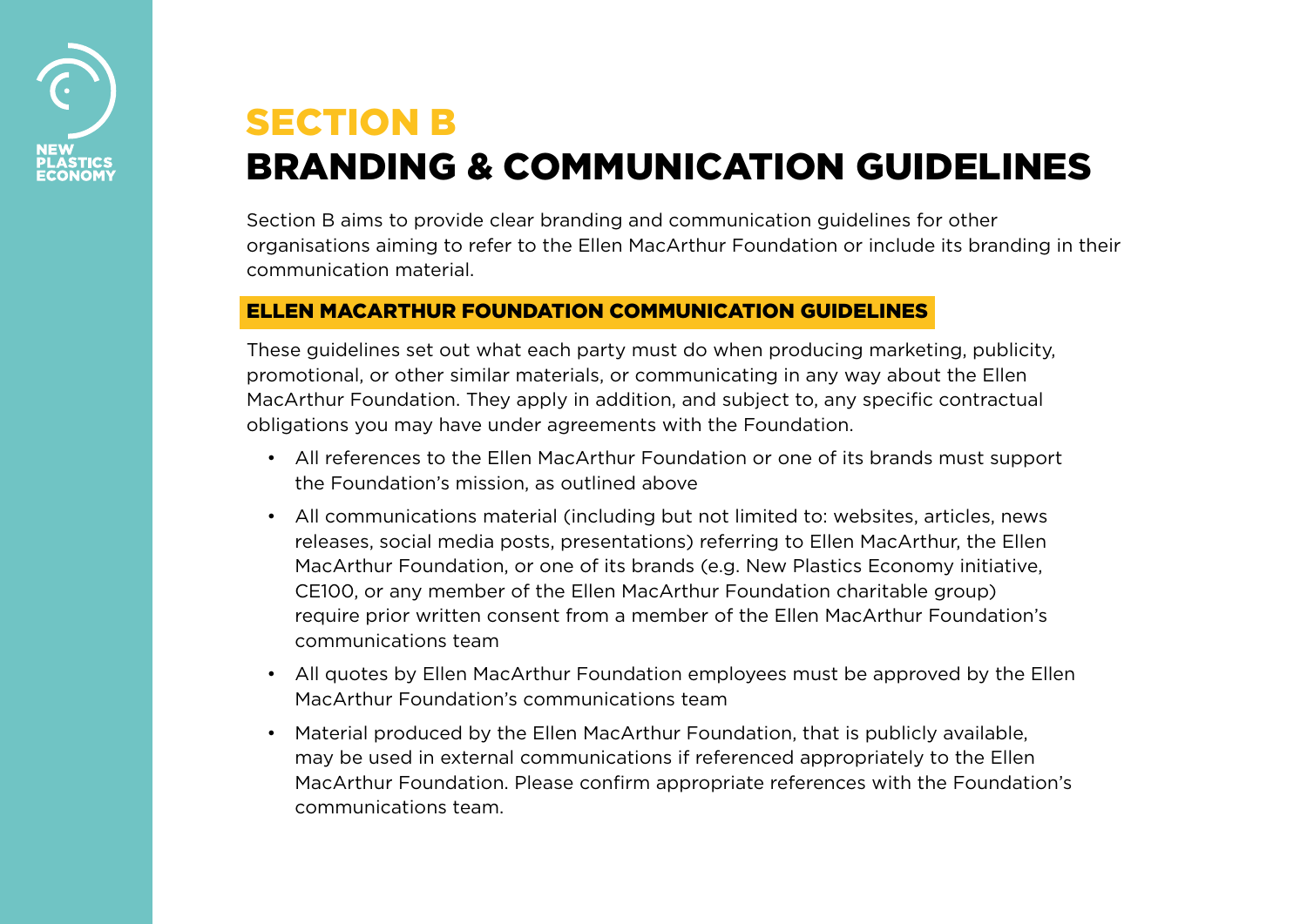

#### STYLE GUIDELINES

- Avoid use of the acronym EMF (other than in legal contracts where acronyms are used as standard when referencing separate parties). The Ellen MacArthur Foundation should be used at first mention, thereafter 'the Foundation'.
- Avoid use of the acronym NPEC (other than in legal contracts where acronyms are used as standard when referencing separate parties). The New Plastics Economy initiative should be referenced in full where needed.
- As the circular economy remains an open, nonproprietary concept, avoid capitalising the 'c' or the 'e' as well as avoiding abbreviations such as 'CE' or 'ce'.

#### SOCIAL MEDIA HANDLES

When referring to the Ellen MacArthur Foundation or the New Plastics Economy initiative, please use:

Twitter: [@circulareconomy](http://twitter.com/circulareconomy)

Facebook: [Ellen MacArthur Foundation](https://www.facebook.com/EllenMacArthurFoundation/) LinkedIn: [Ellen MacArthur Foundation](https://www.linkedin.com/company/ellen-macarthur-foundation/) Instagram: [ellenmacarthurfoundation](https://www.instagram.com/ellenmacarthurfoundation/)

### **CONTACTS**

Iulia Strat Communications Manager New Plastics Economy & Finance Programme [iulia.strat@emf.org](mailto:iulia.strat%40emf.org?subject=)

Katie Schuster Communications Executive New Plastics Economy & Finance Programme [katie.schuster@emf.org](mailto:katie.schuster%40emf.org%20?subject=)

Sarah Churchill-Slough Design & Branding Manager [scs@emf.org](mailto:scs%40ellenmacarthurfoundation.org?subject=New%20Plastics%20Economy%20-%20Comms.%20question)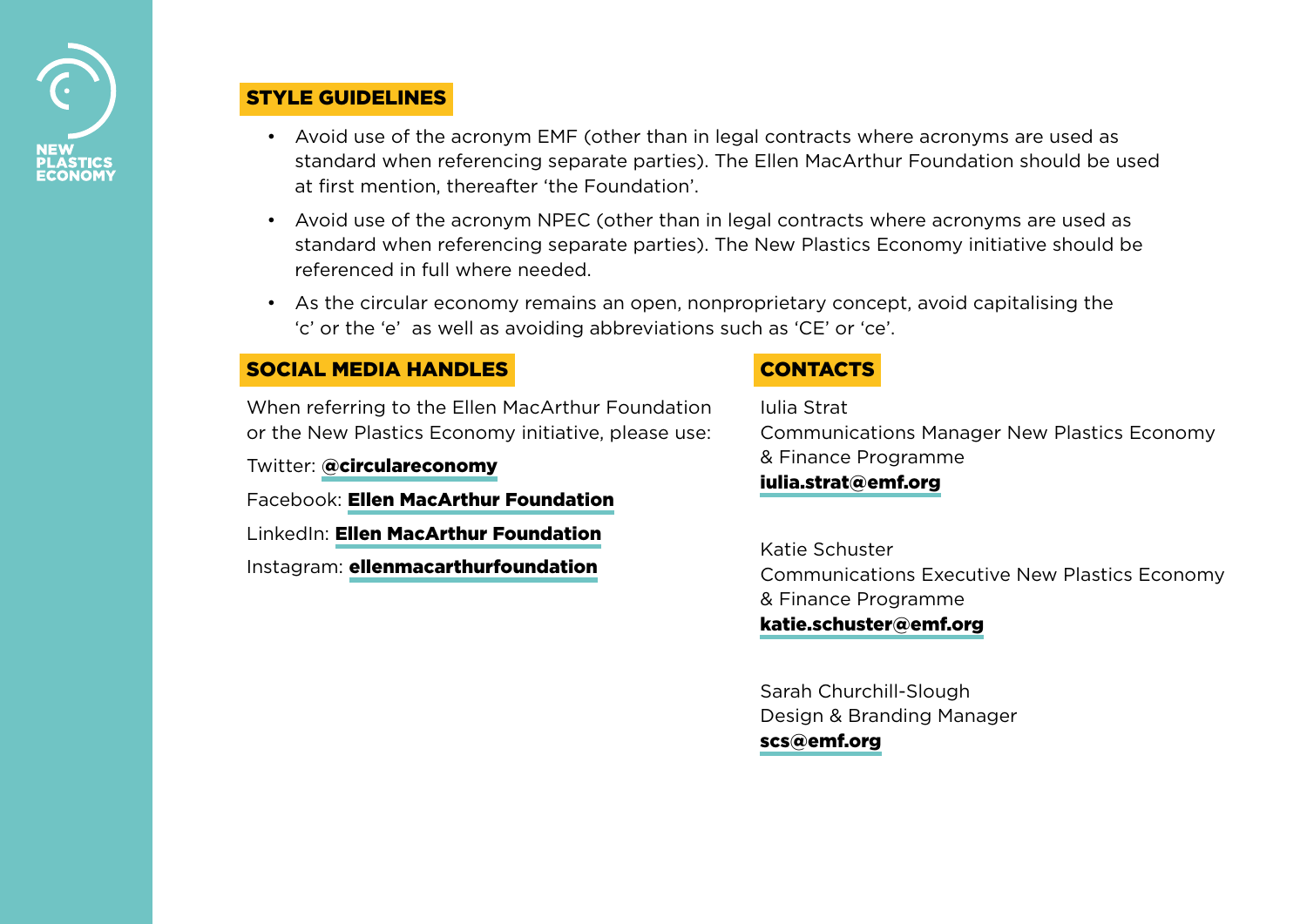# NEW PLASTICS ECONOMY GLOBAL COMMITMENT BRANDING

#### NEW PLASTICS ECONOMY GLOBAL COMMITMENT LOGO

As a signatory of the New Plastics Economy Global Commitment, you may use the logo (as displayed in these guidelines) to showcase your participation on your website or relevant communications material.

Please note you may **not** use the New Plastics Economy or Ellen MacArthur Foundation logos.

In the event of an inconsistency between the guidance in this document, or any other document regarding the use of the New Plastics Economy Global Commitment logo, this document prevails.

Please read and follow these guidelines carefully.

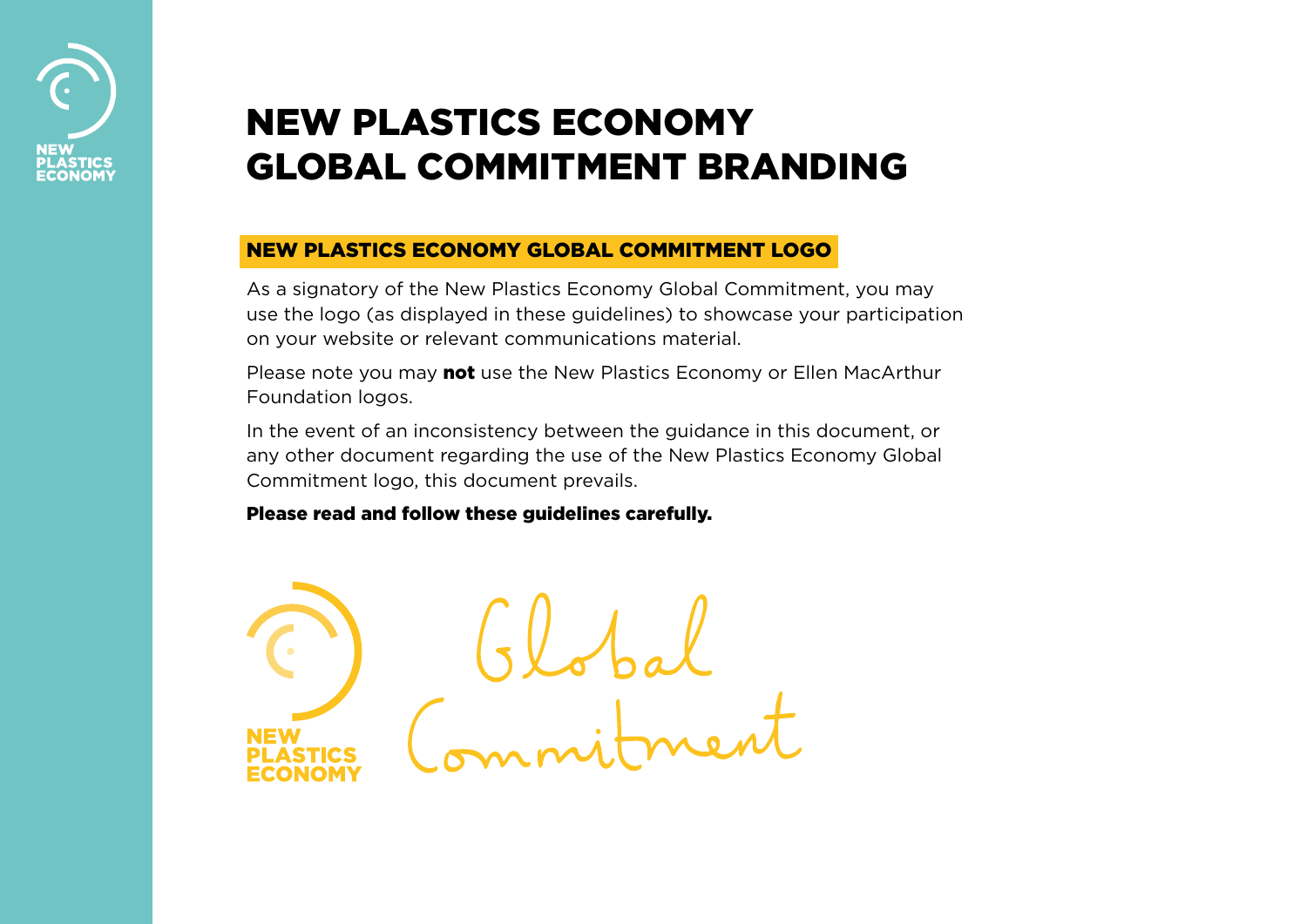

### LOGO USAGE

#### All use of the New Plastics Economy Global Commitment logo must be in accordance with these Branding Guidelines.

Providing you have the right contractual permissions to use the New Plastics Economy Global Commitment logo, you must use the versions featured in these guidelines.

You may not use any other logos or trade marks belonging to the Ellen MacArthur Foundation, unless you have express written permission in a contract to do so.

#### You may only use the logo if one of the following is true:

1) You or your company / organisation is a signatory of the New Plastics Economy Global Commitment; or

2) We are in a partnership with your company / organisation for an event / defined purpose and have a formal agreement allowing logo usage for that event / defined purpose.

If you are unsure about whether you have the right permissions to use the New Plastics Economy Global Commitment logo, or would like to enquire about usage of the logo outside of the above instances, contact: Sarah Churchill-Slough, scs@emf.org / +44 (0) 1983 296463

You understand that it is of fundamental importance that any material, including your websites, promotional materials and marketing emails, bearing the New Plastics Economy Global Commitment logo must be of a high quality, and that the New Plastics Economy Global Commitment logo must be properly used and displayed at all times.

Please see the following page for guidance when using the New Plastics Economy Global Commitment logo.